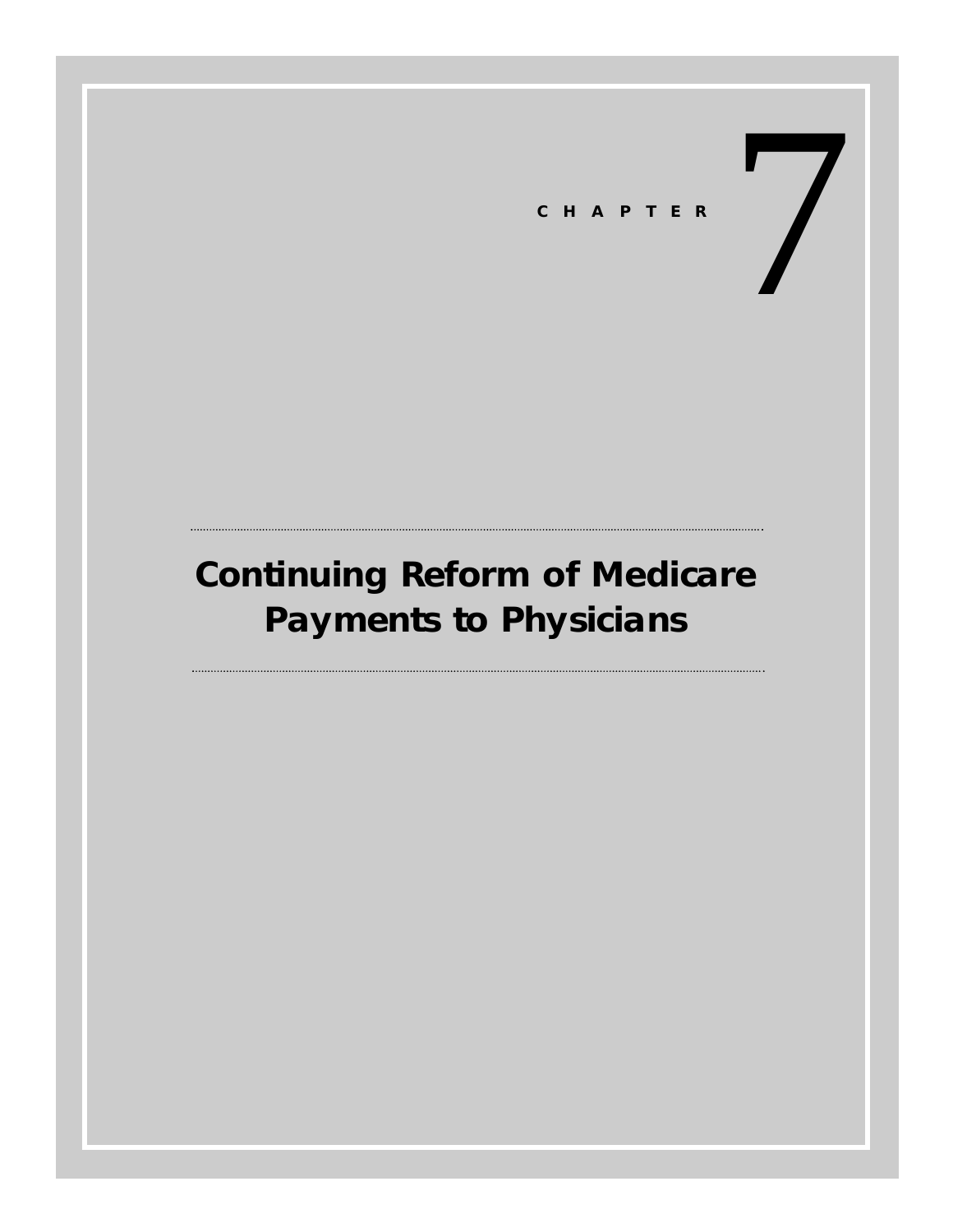# **RECOMMENDA TIONS To refine practice expense relative value units for the Medicare Fee Schedule, the Secretary of Health and Human Services should: 7A** Determine whether a clinical consensus exists about the appropriate settings in which services should be provided. For services that should not be provided in physicians' offices, the Secretary should set both the office and facility practice expense relative value units at the lower facility practice expense level. **7B** Use a service-by-service approach to decide which services are subject to a site-of-service differential. **7C** Include in the refinement process participants with expertise in payment methods, survey research, and accounting; representatives from the physician community; and payers other than Medicare. . . . . . . . . . . . . . . . . . . . . . . . . . . . . . . . . . . . . . . . . . . . . . . . . . . . . . . . . . . . . . . . . . . . . . . . . . . . . . **To prepare for implementation of new professional liability insurance expense relative value units, the Secretary should: 7D** Consider the frequency of closed malpractice claims with payment, by service, as a basis for the relative value units. Such relative value units would reflect each service's risk of a malpractice claim and would be resource based. . . . . . . . . . . . . . . . . . . . . . . . . . . . . . . . . . . . . . . . . . . . . . . . . . . . . . . . . . . . . . . . . . . . . . . . . . . . . . **To improve the sustainable growth rate system, the Congress should: 7E** Revise the sustainable growth rate to include measures of changes in the composition of Medicare fee-for-service enrollment. **7F** Revise the sustainable growth rate to include a factor of growth in real gross domestic product per capita plus an allowance for cost increases due to improvements in medical capabilities and advancements in scientific technology. **7G** Amend a provision of the Balanced Budget Act of 1997 to require the Secretary to publish an estimate of conversion factor updates by March 31 of the year before their implementation. **7H** Reduce time lags between sustainable growth rate measurement periods by allowing calculation of the sustainable growth rate and update adjustment factors on a calendar year basis. **7I** Require the Secretary to correct estimates used in sustainable growth rate system calculations every year.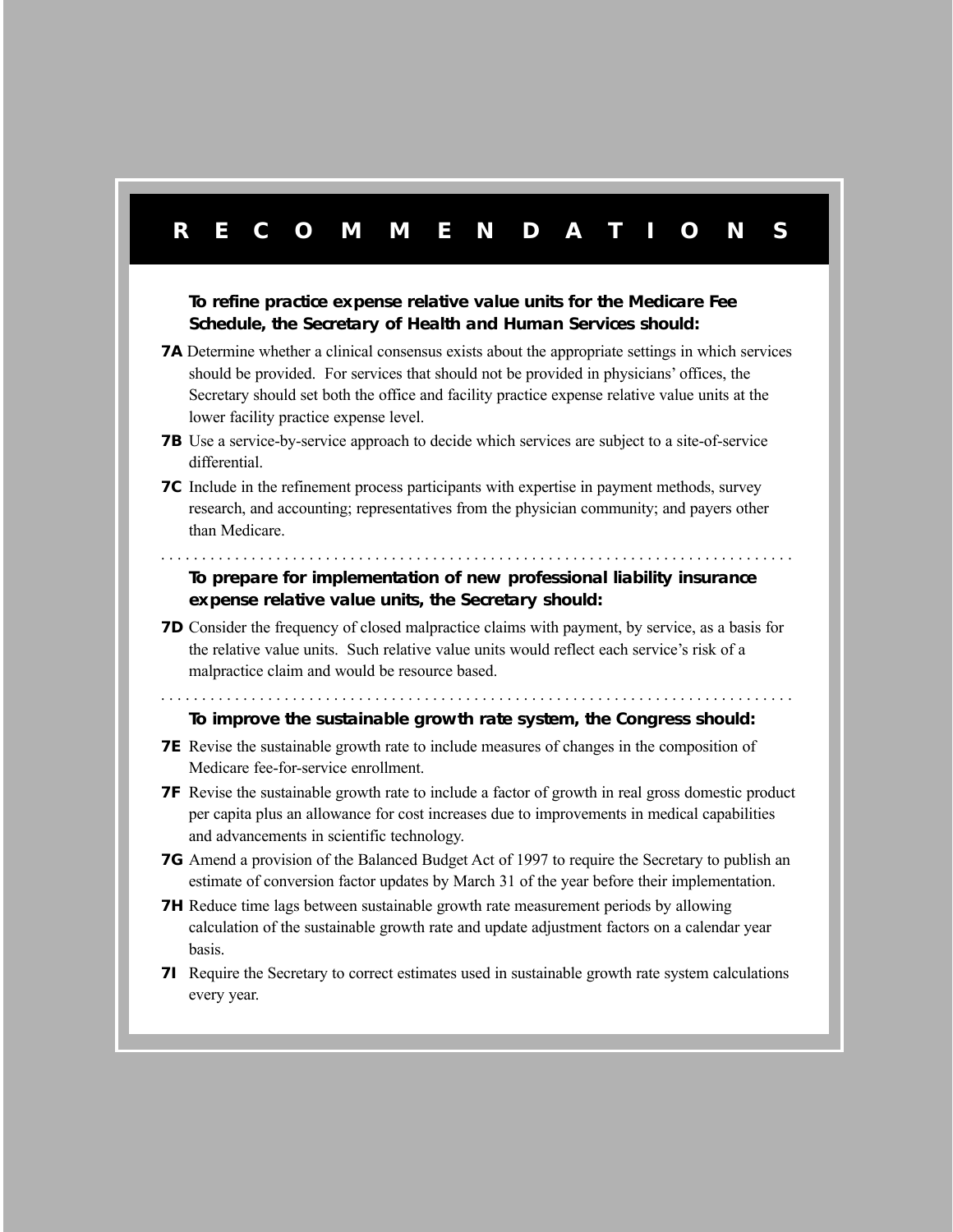# 7 **CHAPTER**

# **Continuing Reform of Medicare Payments to Physicians**

different mplementing the new requirements for physician payments mandated by the Balanced Budget Act of 1997 raises a number of important questions. How should the Health Care Financing Administration decide which services are subject to a site-of-service payment differential? How should the agency proceed with refining practice expense relative value units during the transition to full implementation of resourcebased values in 2002? What is the best methodology for developing relative value units for professional liability insurance expense? How can the Congress improve the sustainable growth rate system to allow it to better accommodate changes in beneficiary use of services and to correct certain technical problems with the system? This chapter considers these questions and makes recommendations for ensuring that the changes mandated by the Balanced Budget Act are carried out effectively.

# **In this chapter**

- Making the transition to resource-based practice expense relative value units
- Developing relative value units for professional liability insurance expense
- Improving the sustainable growth rate system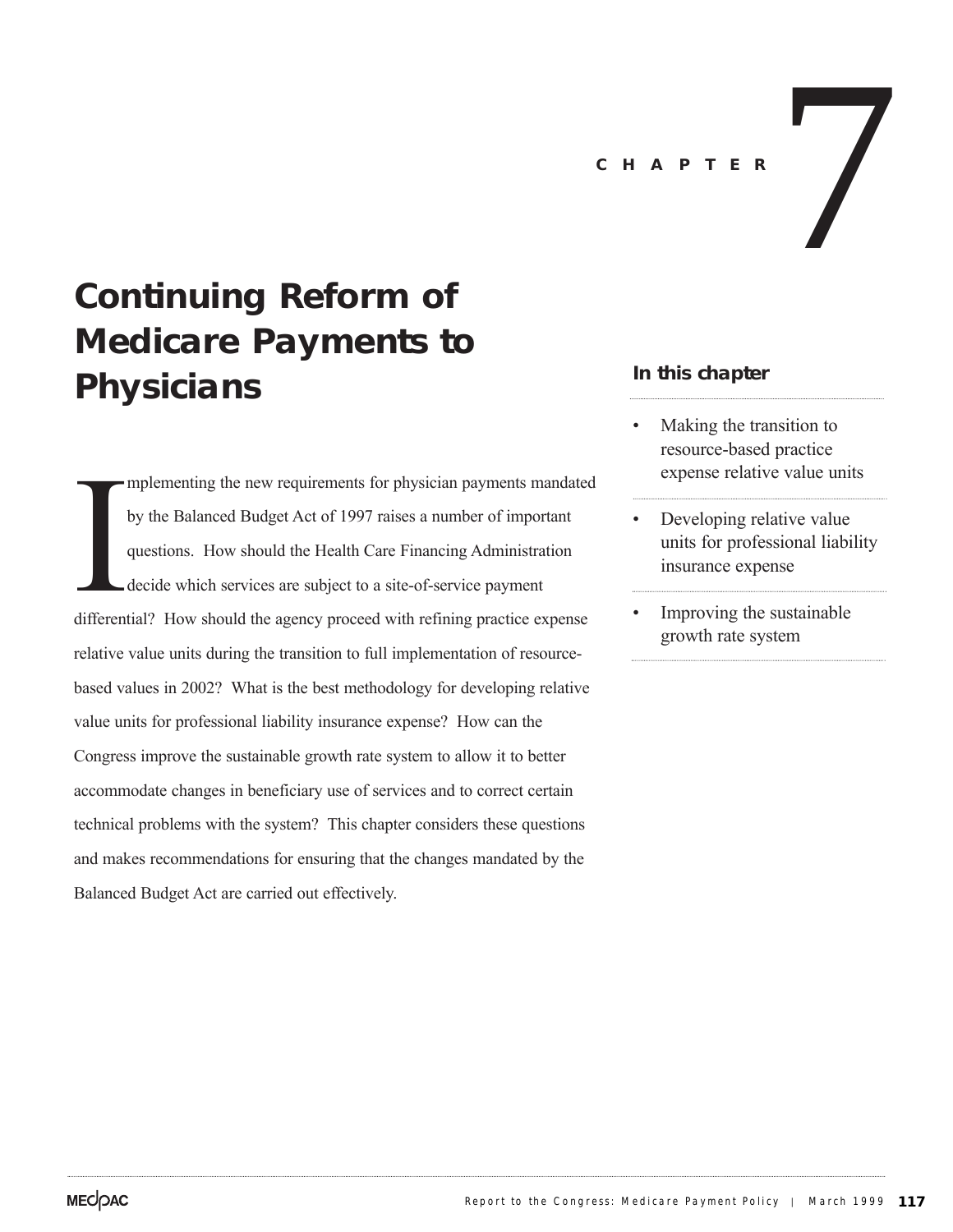This chapter addresses, first, implementation of resource-based practice expense relative value units (RVUs) in the Medicare Fee Schedule. The Health Care Financing Administration (HCFA) needs to make important decisions during a four-year transition period, which began on January 1, 1999, in order to implement these RVUs, as required by the Balanced Budget Act of 1997 (BBA). Some of those decisions concern a site-of-service differential, which reduces practice expense payments for certain services provided in settings other than physicians' offices. Other decisions pertain to refinement of the interim resource-based practice expense RVUs that HCFA is using during the transition. To assist HCFA with these decisions, the Medicare Payment Advisory Commission (MedPAC) has developed recommendations on the site-of-service differential and refinement of practice expense RVUs.

This chapter also considers HCFA's plans to implement resourcebased professional liability insurance (PLI) expense RVUs. HCFA is developing new PLI expense RVUs for implementation on January 1, 2000. MedPAC has prepared a recommendation on HCFA's methodology for developing the RVUs.

Finally, the chapter addresses ways the Congress could improve the sustainable growth rate system. Those improvements are of two types: modifying the system to allow it to better accommodate changes in beneficiary use of needed services; and addressing specific technical issues in order for the system to function as intended.

# **Overview of Medicare Fee Schedule payments to physicians**

The Medicare Fee Schedule, established under the Omnibus Budget Reconciliation Act of 1989 (OBRA89), is used to determine payment rates for each of the more than 7,000 services that physicians provide to beneficiaries. It is designed to be resource based. That is, if delivery of a service requires twice as many resources as delivery of another service, then its payment rate should be twice as high.

The fee schedule's measures of resource use are its relative value unit (RVUs). They correspond to three different types of resources used to provide physicians' services:

- physician work, including the time, intensity of effort, skill, and risk to the patient associated with each service,
- practice expense, including the cost of nonphysician staff, office space, equipment, and supplies, and
- professional liability insurance (PLI) expense.

When OBRA89 was passed, a research project, conducted by William Hsiao and his colleagues at Harvard University, was underway to develop work RVUs. Completion of this project allowed implementation of resource-based work RVUs when the fee schedule was introduced in 1992. Since estimates of the practice expense and PLI expense associated with each service were not available in 1992, RVUs for those two components of provisions in the fee schedule were based on historical charges, as a temporary measure.

Implementation of provisions in the Balanced Budget Act of 1997 concerning practice expense and PLI expense will make the fee schedule fully resource based.

Each service has a total relative value which is the sum of its work, practice expense, and PLI expense RVUs. On average, a service's total RVUs are distributed across the three components of the fee schedule as follows: work, 54.5 percent; practice expense, 42.3 percent; and PLI expense, 3.2 percent.

When payment rates are calculated, RVUs are adjusted for geographic differences in practice costs with geographic practice cost indexes (GPCIs). These GPCIs vary according to payment localities identified by the Health Care Financing Administration. There are 89 payment localities at present. Generally conforming to state boundaries, they often include entire states. When a state includes multiple localities, its larger metropolitan areas are usually assigned to one or more localities and the rest of the state forms a separate locality.

The actual payment amount for a service is produced by multiplying its adjusted RVUs by a dollar conversion factor. The conversion factor is updated annually under the sustainable growth rate system. That system allows for updates that reflect medical inflation, changes in Medicare fee-for-service enrollment, growth in the economy, and changes in spending due to changes in law and regulations.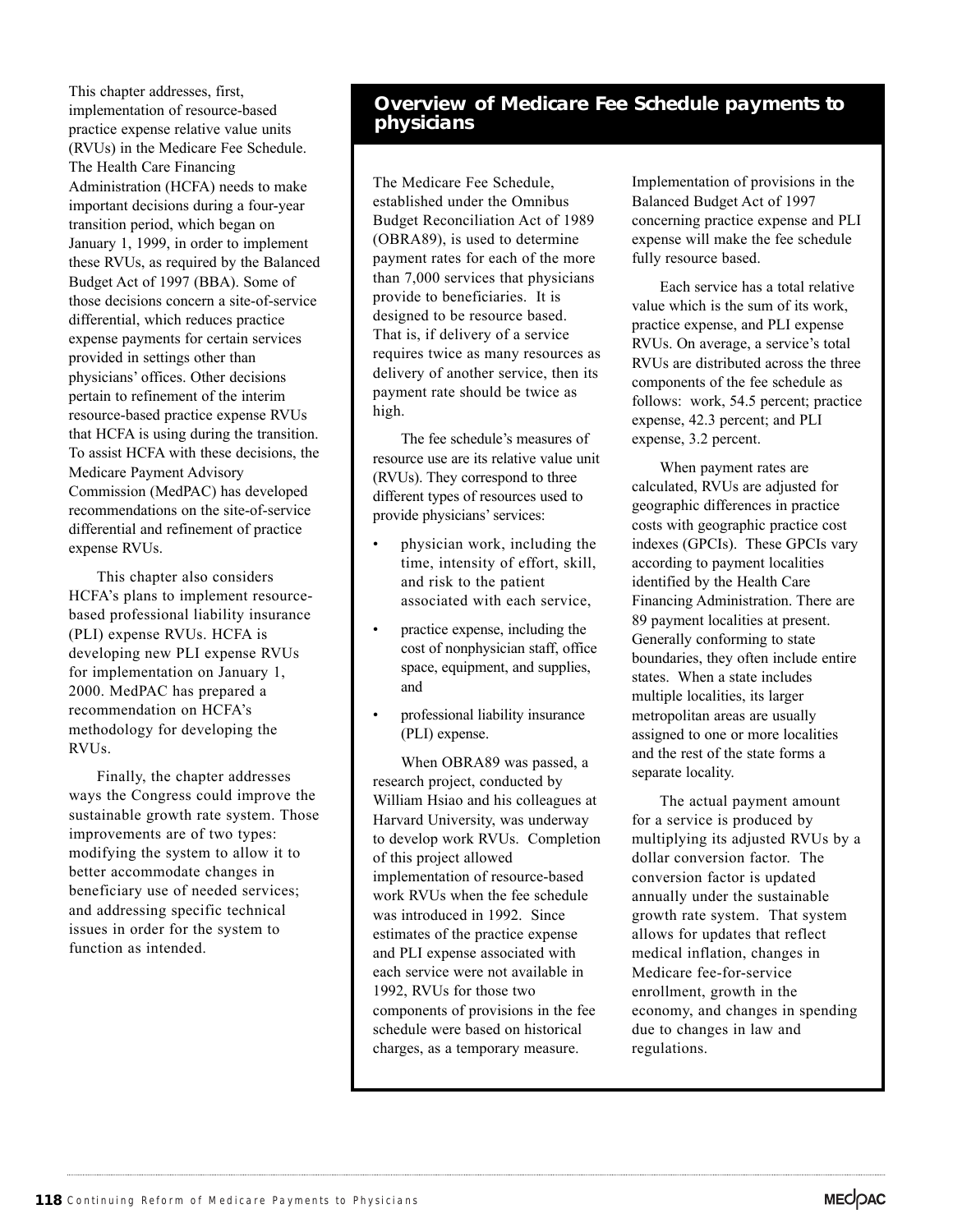# **Making the transition to resource-based practice expense relative value units**

HCFA will refine resource-based practice expense RVUs during a four-year phasein period that will end in 2002. To refine the RVUs, the agency plans to address two sets of issues:

- limiitations of the service-specific data used to develop practice expense RVUs, and
- broad technical and methodological issues.

# **Service-specific data issues**

In developing practice expense RVUs, HCFA relies on data from Clinical Practice Expert Panels (CPEPs) for the estimation of the direct costs of providing specific services. Those costs include salaries of nonphysician clinical staff and the costs of medical supplies and equipment. Data on the time physicians spend providing specific services are also used.

Both HCFA and physicians' organizations have raised questions about the validity of these service-specific data. HCFA has found inconsistencies in the data as it has developed the practice expense RVUs, and the agency has received numerous comments from physicians' organizations and others about problems with the data.

In comments on a proposed rule published by HCFA in June 1998, MedPAC addressed the need to refine service-specific data (MedPAC 1998). The Commission recommended a role for the American Medical Association's (AMA) Relative Value Scale Update Committee (RUC) or a similar organization in the review of the data.

This recommendation is now being carried out. The RUC has established a Practice Expense Advisory Committee (PEAC) that will address service-specific data and other issues. The PEAC will include physicians as well as

representatives from a range of nonphysician groups such as the American Nurses Association, the American Academy of Physician Assistants, and the Medical Group Management Association. Given the organizations represented, the PEAC should be able to play a key role in refining service-specific data.

# **Technical and methodological issues**

In addition to service-specific data issues, HCFA also anticipates considering broader technical and methodological issues. As listed in the Medicare Fee Schedule final rule for 1999 (HCFA 1998a), these issues include:

- possible bias in the practice expense methodology in favor of high revenue specialties,
- validation of physicians' selfreported aggregate practice cost data from the AMA's Socioeconomic Monitoring System (SMS) survey,
- criteria for using data other than those from the SMS survey, and
- allocation of indirect expenses to specific services based on factors other than physician work and direct expenses.

Other technical and methodological issues are also discussed in the final rule. For example, the rule describes several issues related to HCFA's site-of-service differential policy that need to be addressed during refinement. Additionally, HCFA remains interested in establishing a policy, originally proposed in June 1997, to reduce practice expense payments for services provided in conjunction with an office visit. While MedPAC recommended against this policy, as originally proposed, further consideration of the issue during refinement would be appropriate.

The following sections address our recommendations on HCFA's site-ofservice differential policy and the more general issue of how HCFA should proceed with the refinement process.

**Site-of-service differential.** Medicare's physician payment policies include a siteof-service differential that reduces practice expense payments for services provided in facility settings, such as hospital outpatient departments and ambulatory surgical centers. The differential recognizes that physicians' practice costs are generally lower when services are provided outside of the office setting. It attempts to avoid duplicating facility payments with practice expense payments to physicians.

Before 1999, the site-of-service differential applied to a group of about 700 services routinely provided in physicians' offices, including office visits, eye examinations, and some endoscopic procedures. Practice expense payments for those services were reduced by 50 percent if they were provided in facility settings.

The site-of-service differential policy changed in 1999 when the transition to resource-based practice expense RVUs began. As the new RVUs are phased in through 2002, the uniform 50 percent differential is being replaced with servicespecific differentials that are based on the CPEP data. In some cases, the differences between payment rates for services provided in an office compared to services provided in a facility will become larger. For example, the physician payment rates for a frequently provided joint procedure (code 20610) were, in 1998, \$47.33 in an office and \$39.07 in a facility. If the new resource-based practice expense RVUs were fully implemented in 1999, the payment rates for this service would be \$84.74 in an office and \$44.11 in a facility. For other services, such as visits provided in offices and hospital outpatient departments, the difference between office and facility payment rates will remain the same or become smaller.

Several issues pertaining to the new site-of-service differential policy remain unresolved. Based on comments HCFA received on the new policy, the most important issue concerns the appropriateness of providing certain services in physicians' offices instead of hospital outpatient departments and other facilities. Some gastrointestinal endoscopic services have received much attention in this regard.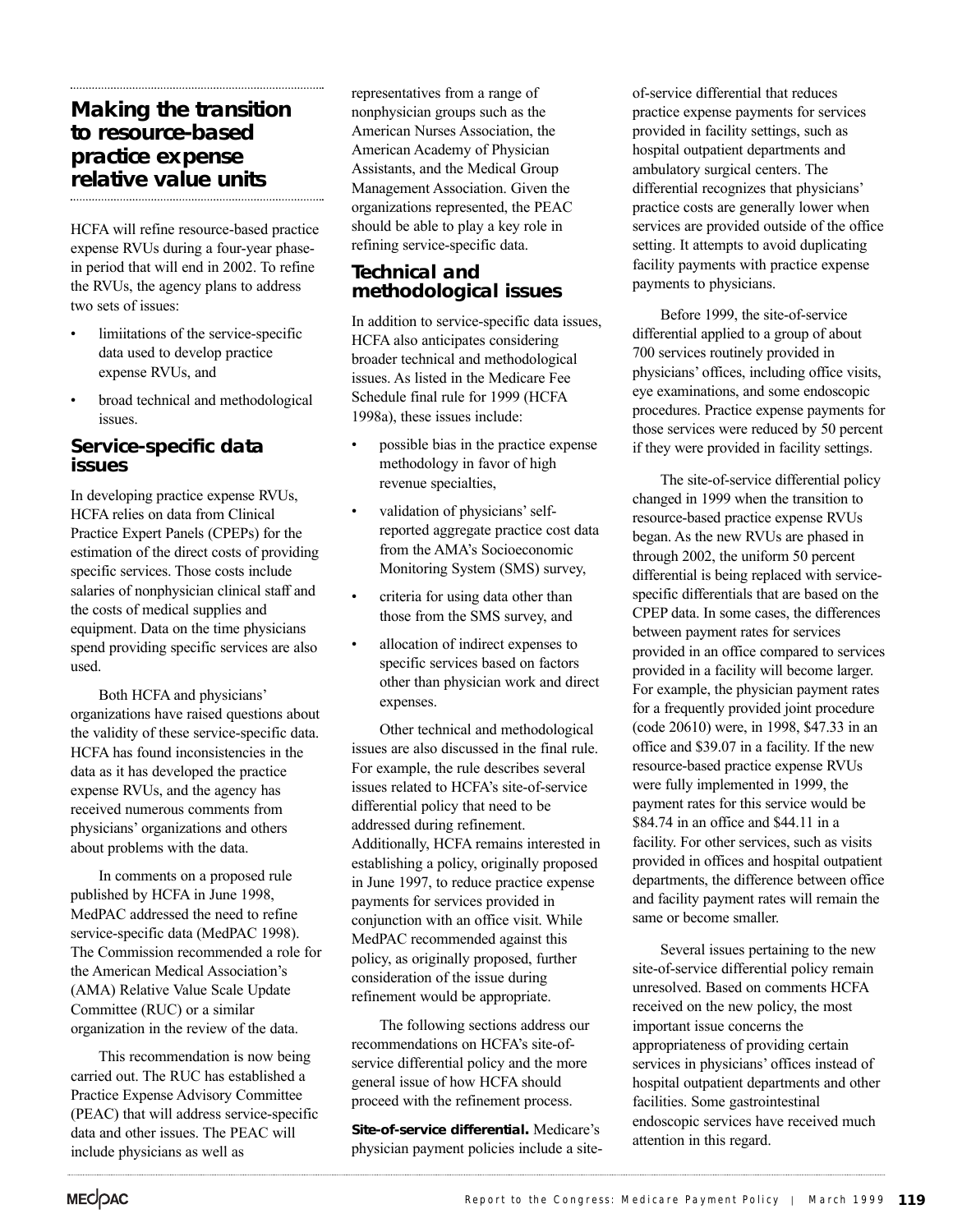In their comments on HCFA's June 1998 proposed rule on practice expense RVUs, gastroenterologists said these services should not have different practice expense RVUs for the office and facility settings because it is unsafe to provide these services in an office. They were also concerned that different RVUs could create an incentive for delivering the services in the inappropriate office setting. Finally, the gastroenterologists stated that HCFA is not authorized to have different payment levels for different settings.

HCFA's response to these concerns was that the agency was not aware of any studies showing that gastrointestinal endoscopy services are being unsafely performed in offices. HCFA also cited its confidence that physicians will continue to exercise their best clinical judgment as to the most appropriate setting for their patients. On the issue of different RVUs for different settings, HCFA indicated that different RVUs should not create incentives favoring one setting over another as long as the differences in RVUs reflect differences in practice costs. Finally, HCFA stated that it is required to develop resource-based practice expense RVUs that reflect cost differences among services. Data indicate that physicians' practice costs are higher in the office setting than in facility settings.

HCFA proposes to further address site-of-service differential issues during the refinement process.

#### **RECOMMENDATION 7A**

**To refine practice expense RVUs for the Medicare Fee Schedule, the Secretary of Health and Human Services should determine whether a clinical consensus exists about the appropriate settings in which services should be provided. For services that should not be provided in physicians' offices, the Secretary should set both the office and facility practice**

#### **expense RVUs at the lower facility practice expense RVU level.**

To date, HCFA has made decisions about which services are subject to the site-ofservice differential based on utilization data. Before 1999, the differential was applied to services that were provided at least 50 percent of the time in physicians' offices.1 Under the new site-of-service differential policy, HCFA has generally developed distinct office and facility practice expense RVUs for services provided at least 10 percent of the time in each type of setting.

To help ensure patient safety, the process for deciding which services are subject to the site-of-service differential should be revisited during the refinement process. Clinical criteria should be considered during this process. Where appropriate, decisions regarding the applicability of the site-ofservice differential should reflect a clinical consensus about the settings in which specific services should be provided.

Given concerns about the site-ofservice differential and patient safety, the Commission believes these issues should receive careful consideration as early as possible during the refinement process. Furthermore, the list of services subject to the site-of-service differential will require periodic review as standards of medical practice change. MedPAC believes the list should be reviewed every two years.

Pending decisions about the services subject to the site-of-service differential, monitoring of changes in beneficiary use of services by site will be necessary. MedPAC intends to integrate such monitoring with its work on changes in beneficiary use of services. Its focus will be on gastrointestinal endoscopy services and other services most affected by the new site-of-service differential policy. If there are changes in use of services by site, the Commission will explore ways of monitoring the quality of those services.2

# **RECOMMENDA TION 7B**

**To refine practice expense RVUs for the Medicare Fee Schedule, the Secretary should use a service-by-service approach to decide which services are subject to a site-of-service differential.**

HCFA's fee schedule final rule for 1999 implies that there are two approaches to deciding on the applicability of the siteof-service differential to specific services. In the case of gastrointestinal endoscopy services, the rule addresses a range of services (codes 43234 through 45385). In the case of a group of urology services, however, the rule is very specific and identifies six individual codes within a range of urology services that should be considered during refinement.

Service-specific decisions about the applicability of the site-of-service differential is consistent with current medical practice, as illustrated by gastrointestinal endoscopy services (see Table 7-1). While these services are usually provided in settings other than a physician's office, diagnostic sigmoidoscopy is an exception. Over 70 percent of diagnostic sigmoidoscopies are provided in physicians' offices. Decisions about site-of-service differentials should be consistent with such variation in practice patterns within ranges of services.

**Refinement process**. In contrast with service-specific data issues, which will be addressed by comments from the RUC and the PEAC, HCFA has no clearly identifiable source of comments and suggestions on the broad range of technical and methodological issues that must also be addressed. For the refinement process to address this latter set of issues successfully, HCFA will need participants in the process with the necessary skills and expertise, such as economists, researchers, and accountants.

1 In 1996, the differential was extended to include services on the ambulatory surgical center covered list of procedures.

<sup>2</sup> In the case of gastrointestinal endoscopy services, complication rates by site of service can be monitored with Medicare claims data. Complications of these services include perforation, hemorrhage, and nosocomial infection (Agency for Health Care Policy and Research 1998).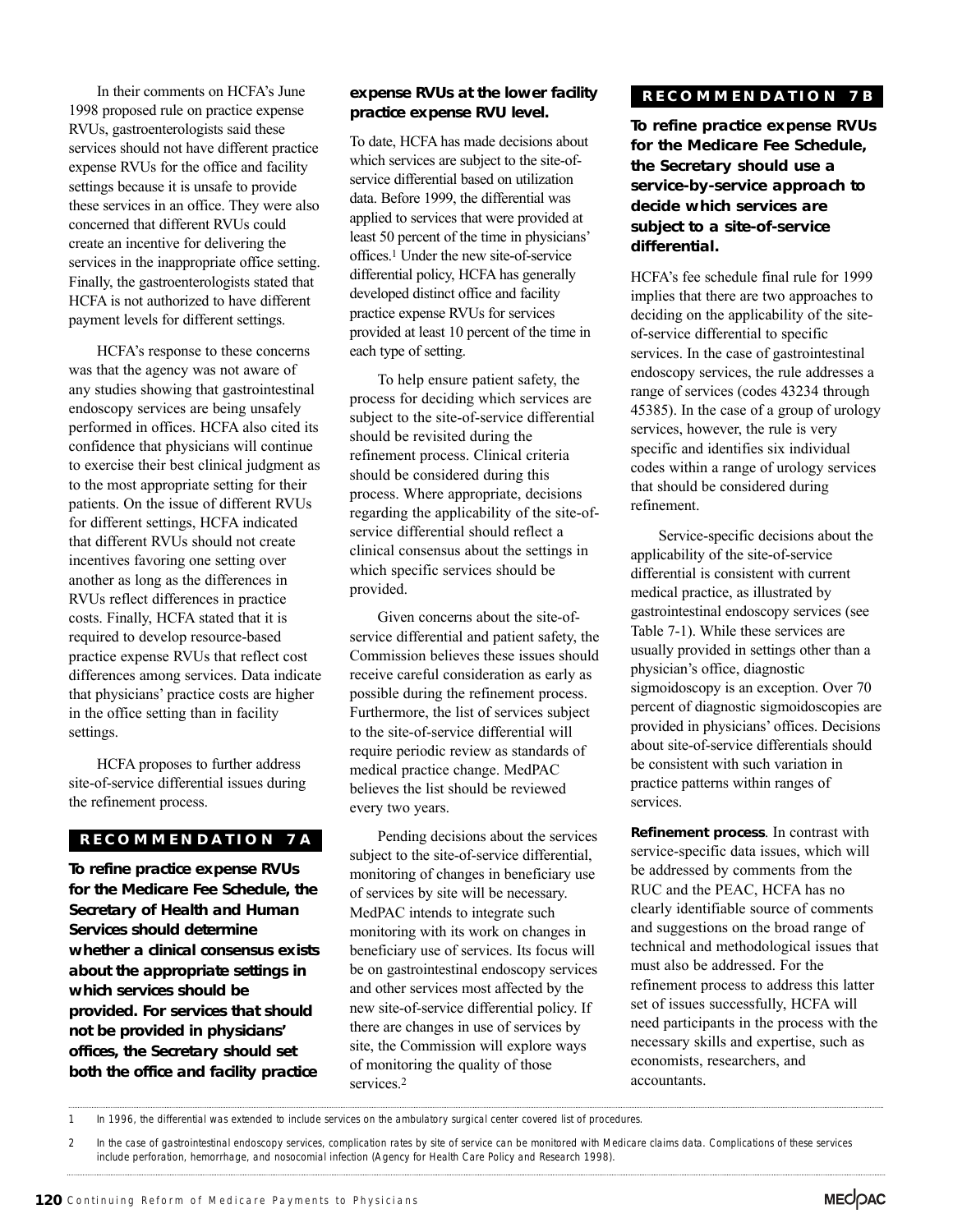**T ABLE 7-1**

#### **Provision of the top five gastrointestinal endoscopy services by site of service, 1997**

| <b>HCPCS</b><br>Code | <b>Service</b>                     | <b>Site of Service</b> | Frequency |
|----------------------|------------------------------------|------------------------|-----------|
| 43239                | Upper GI endoscopy with biopsy     | Office                 | 5.1%      |
|                      |                                    | Inpatient              | 34.6      |
|                      |                                    | OPD                    | 49.7      |
|                      |                                    | ASC and other          | 10.6      |
| 45378                | Diagnostic colonoscopy             | Office                 | 5.9       |
|                      |                                    | Inpatient              | 25.4      |
|                      |                                    | OPD                    | 58.0      |
|                      |                                    | ASC and other          | 10.6      |
| 45330                | Diagnostic sigmoidoscopy           | Office                 | 71.3      |
|                      |                                    | Inpatient              | 8.7       |
|                      |                                    | OPD                    | 17.5      |
|                      |                                    | ASC and other          | 2.5       |
| 43235                | Upper GI endoscopy, without biopsy | Office                 | 3.9       |
|                      |                                    | Inpatient              | 51.0      |
|                      |                                    | OPD                    | 38.7      |
|                      |                                    | ASC and other          | 6.4       |
| 45385                | Colonoscopy with lesion removal    | Office                 | 5.1       |
|                      |                                    | Inpatient              | 16.0      |
|                      |                                    | OPD                    | 65.4      |
|                      |                                    | ASC and other          | 13.5      |

Note: Data are for the first six months of the year. OPD (outpatient department). ASC (ambulatory surgical center). GI (gastrointestinal).

Source: MedPAC analysis of 1997 Medicare claims, 5 percent sample of beneficiaries.

#### **RECOMMENDA TION 7C**

**To refine practice expense RVUs for the Medicare Fee Schedule, the Secretary should include in the refinement process participants with expertise in payment methods, survey research, and accounting; representatives from the physician community; and payers other than Medicare.**

The technical and methodological issues discussed in HCFA's final rule span a broad range. They include payment methods, survey research, and accounting. While HCFA has much of this expertise in-house, resources from outside the agency will probably also be needed. Since payers other than Medicare use the fee schedule's RVUs, representation of those payers may also be appropriate.

Survey research expertise will be particularly important during the refinement process. As discussed in detail in the Commission's comments on the June 1998 proposed rule, additional data, like that from the AMA's Socioeconomic Monitoring System survey, will be needed to refine the practice expense RVUs. The involvement of survey research experts will be valuable during this process.

# **Developing relative value units for professional liability insurance expense**

While payments for PLI expenses are a small share of total fee schedule payments (3.2 percent), they remain an important part of Medicare's payments to physicians. For certain services, PLI expense payments are 10 percent or more of the total. PLI expense RVUs for spinal laminectomy (code 63047), for example, are 12.1 percent of total RVUs.

# **Progress toward implementing resourcebased RVUs**

HCFA is now working with a private contractor to develop resource-based PLI expense RVUs. The contractor may use a basic methodology provided by HCFA or may develop a different methodology. In either case, the contractor is expected to complete work in time for release of a proposed rule in June 1999 and implementation of the RVUs on January 1, 2000.

The Commission is concerned that application of the basic methodology provided to the HCFA contractor will not produce RVUs that are fully resource based. Briefly, the methodology would base RVUs on a premium index that varies among physician specialties or groups of specialties. This index would be a weighted average of state or local premiums for a standard professional liability insurance policy. PLI expense RVUs would be a weighted average of the values of the index, adjusted for budget neutrality, across the physician specialties providing each service. The only source of variation in the RVUs would be physician specialty. For a group of services provided by only one specialty, all the services would be assigned the same PLI expense RVU weight.

# **An alternative methodology for developing the RVUs**

The Commission is aware that other methodologies, in addition to the one provided to the HCFA contactor, will be considered during development of new PLI expense RVUs. The Commission believes these methodologies should address differences in PLI expenses not only by specialty but also by service.3

3 Brennan and colleagues (1993) provides an example of early research on variation in PLI expenses by service, measured in terms of the risk of a malpractice claim.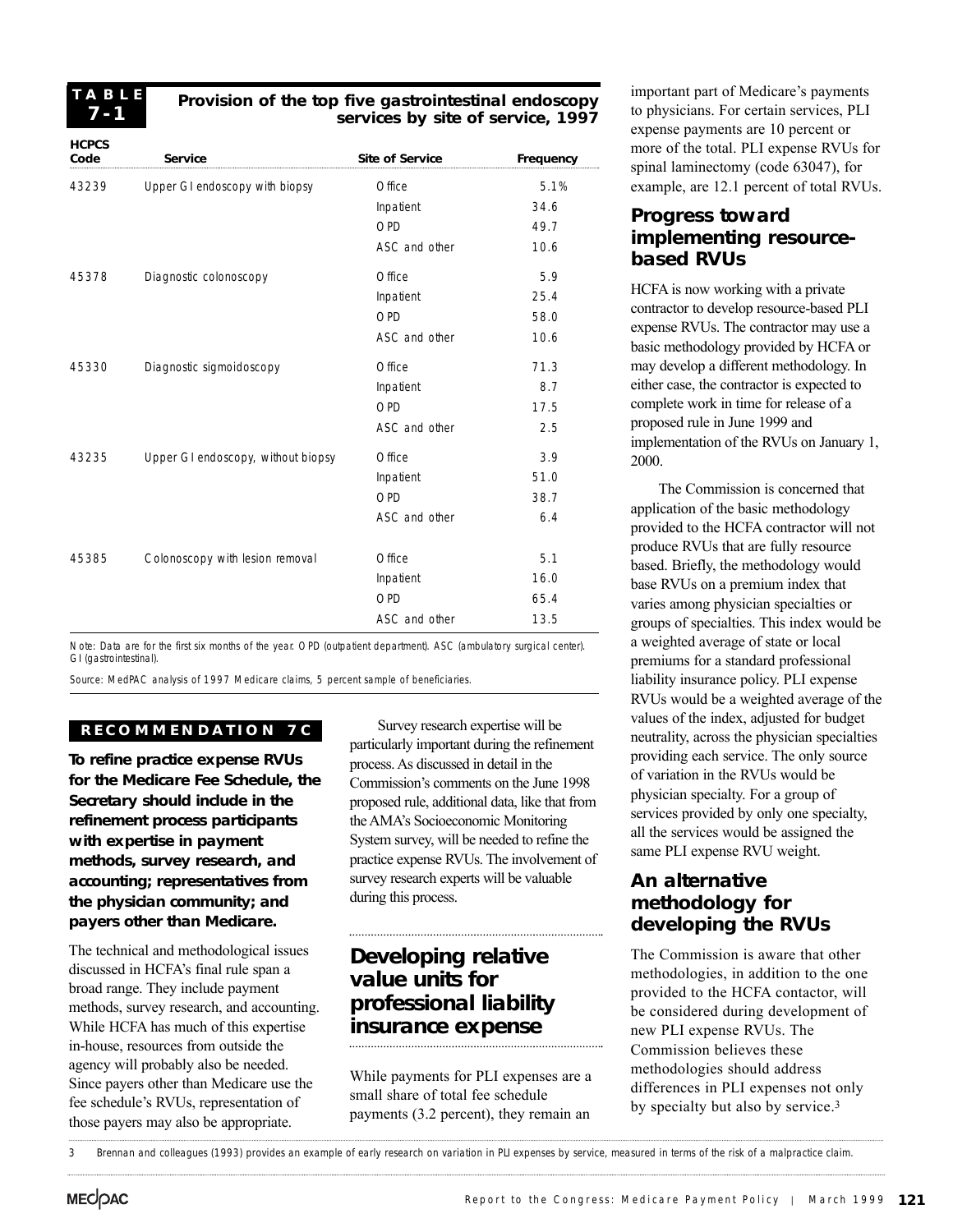# **RECOMMENDA TION 7D**

**To prepare for implementation of new PLI expense RVUs, the Secretary should consider the frequency of closed malpractice claims with payment, by service, as a basis for the RVUs. Such RVUs would reflect each service's risk of a malpractice claim and would be resource based.**

The PLI expense RVUs by service could reflect the frequency of closed professional liability claims with payment or claims payout by service. The Commission has a preference for frequency of claims because the RVUs would be less vulnerable to outliers and because claims payout does not reflect uninsured costs to the physician, such as loss of reputation and time to defend a claim. If PLI expense RVUs do not reflect variation in claims by service, physicians will have an incentive to provide some services more than others.

# **Improving the sustainable growth rate system**

For this report, the Commission considers improvements for the sustainable growth rate (SGR) system. We recommend that the system be modified to accommodate more fully changes in beneficiary use of needed services. We also address two technical issues related to SGR system calculations:

- mismatches of time periods, and
- correction of estimates.

Broader SGR issues, including extension of the SGR system to providers other than physicians, such as hospital outpatient departments and ambulatory surgical centers, are addressed in Chapter 6.

# **The sustainable growth rate system**

Inder the sustainable growth rate system (SGR), conversion factor updates are determined by the Medicare Economic Index (MEI) and an update adjustment factor.

**Medicare Economic Index.** The MEI measures changes in the prices of various inputs used to produce physicians'services. Those inputs include physicians' earnings, staff salaries, supplies, equipment, and professional liability insurance. The base year for the index is 1996. Data used to calculate the MEI come from a variety of sources, including the Socioeconomic Monitoring System survey, conducted by the American Medical Association, and the Employment Cost Index, from the Bureau of Labor Statistics.

According to the MEI, increases in physicians' input prices have slowed in recent years. From 1985 to 1992, the MEI increased at an average annual rate of 3.1 percent, with increases in the index ranging from 2.7 percent to 3.5 percent (HCFA 1998a). Since then, the MEI has increased at an average annual rate of 2.1 percent, with the increases ranging from 1.8 percent to 2.3 percent.

**Update adjustment factor.** Calculation of the update adjustment factor requires comparing Medicare's cumulative actual fee-for-service spending for physicians' services since a base year (1997) to cumulative allowed spending for that same period. Allowed spending is calculated as 1997 base year spending, projected forward by the sustainable growth rate. If actual spending was more than allowed spending, the update adjustment factor reduces the conversion factor to recoup the difference. If actual spending was less than allowed spending, the update

adjustment factor increases the conversion factor. 4

Four factors make up the sustainable growth rate:

- the percentage increase in fees for physicians' services,
- the percentage change in Part B enrollees (excluding those enrolled in Medicare+Choice plans),
- the projected growth in real gross domestic product (GDP) per capita, and
- the percentage change in spending for physicians' services resulting from changes in law and regulations (but not due to changes resulting from the update adjustment factor).

The real gross domestic product (GDP) per capita factor in the sustainable growth rate is a key element of the system. Given the other factors in the SGR, the real GDP per capita factor allows spending to grow to accommodate increases in the volume and intensity of services that beneficiaries receive, but only at a rate supported by growth in national income. The factor is intended to achieve a balance between necessary growth in the volume and intensity of services and affordability of Medicare's spending for physicians' services.

Before passage of the Balanced Budget Act of 1997 (BBA), one of MedPAC's predecessor commissions, the Physician Payment Review Commission, recommended an SGR system with a factor of growth in real GDP per capita plus 1 or 2 percentage points. This recommendation was based on Medicare's experience with growth in

*continued on page 123*

<sup>4</sup> The comparison of cumulative actual and allowed spending since a base year is one of the differences between the sustainable growth rate system and the volume performance standard (VPS) system that it replaced. The VPS system was designed to control annual spending growth only and not cumulative spending.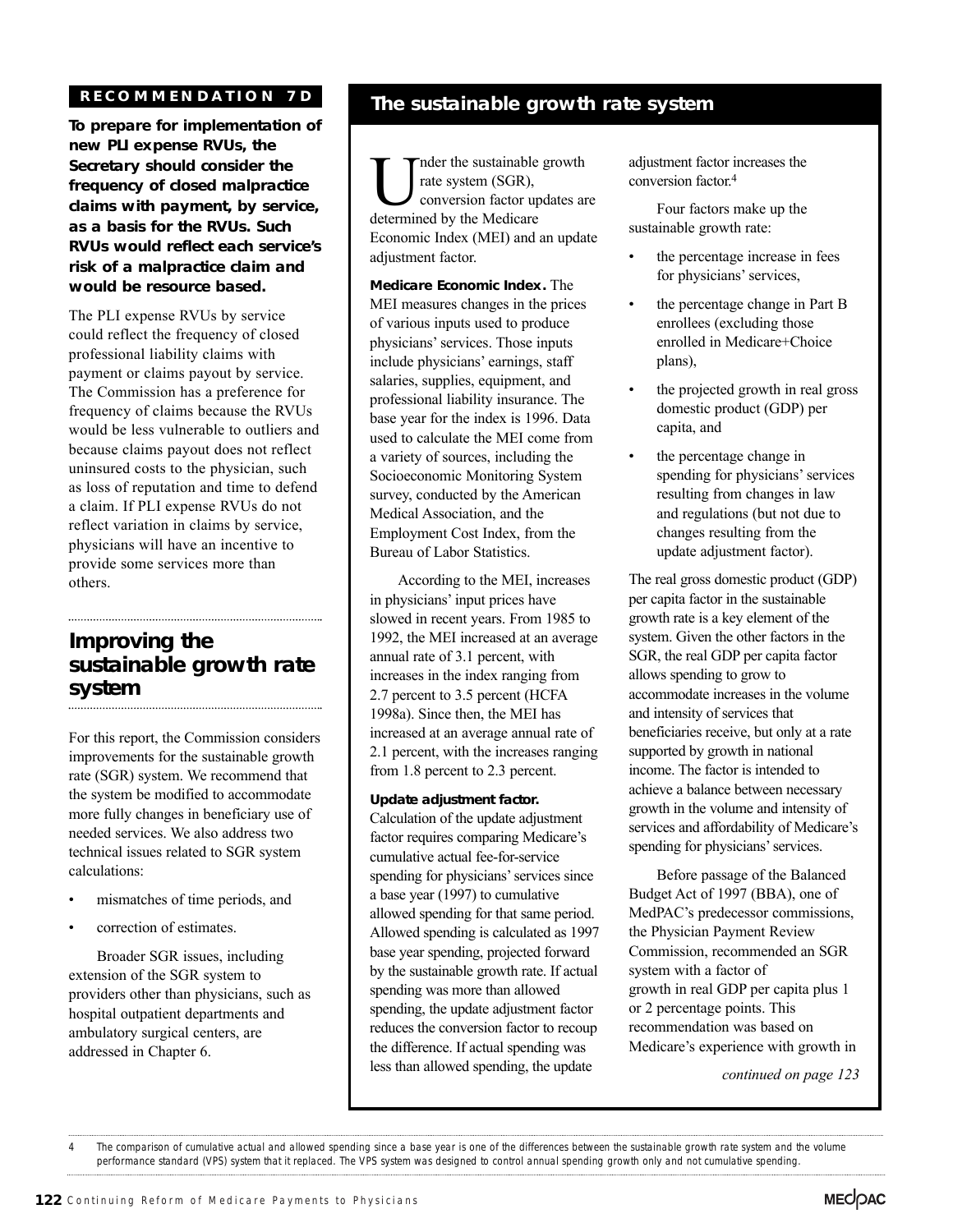# **The sustainable growth rate system**

#### *continued from page 122*

the volume and intensity of physicians'services provided to beneficiaries (PPRC 1997). In 1990, when Physician Payment Review Commission (PPRC) first recommended linking growth in physician payments to growth in GDP, volume and intensity growth exceeded real GDP growth by 4 to 5 percentage points. Growth in physician payments of 1 or 2 percentage points above real GDP growth was thought to be a realistic goal that would improve the affordability of those payments but allow for growth in medical capabilities.

**Calculation of the conversion factor update.** Conversion factor updates are calculated as the product of the update adjustment factor and Health Care Financing Administration's (HCFA's) estimate of the change in the MEI. To prevent large changes in the conversion factor in any given year, the sustainable growth rate system limits the size of annual updates to 3 percentage points above the MEI and 7 percentage points below. Although this could lead to spending above or below the allowed amount during a year, any differences between actual and allowed spending would be made up in subsequent years because updates are based on accumulated spending since 1997.

# **Changes in use of needed services**

The sustainable growth rate system is used to calculate annual updates to the Medicare Fee Schedule conversion factor. It bases the updates on increases in the prices of inputs used to produce physicians'services, as measured by the Medicare Economic Index (MEI), but only to the extent that growth in total expenditures for physicians' services is consistent with the sustainable growth rate. In this way, the system aims to preserve beneficiary access to needed physicians'services while maintaining the affordability of those services.

The Commission believes that changes in Medicare fee-for-service enrollment and growth in real gross domestic product (GDP) per capita may not adequately address the factors that will affect beneficiary use of needed services in the coming years.

With respect to fee-for-service enrollment, demographic shifts in the beneficiary population, in addition to changes in the number of enrollees, are likely to affect expenditures for physicians'services. Those demographic shifts include the aging of the population and the approaching Medicare eligibility of the baby boom generation starting in 2011. Growth in beneficiary enrollment in Medicare+Choice plans could also change the composition of fee-for-service enrollment.

Within the SGR, the Commission is concerned that the factor of growth in real GDP per capita may not be sufficient to allow for improvements in medical capabilities and advancements in scientific technology that are characteristic of health care (Newhouse 1993).

#### **RECOMMENDA TION 7E**

**The Congress should revise the SGR to include measures of changes in the composition of Medicare feefor-service enrollment.**

The demographic characteristics of

Medicare fee-for-service enrollment changed during a recent 5-year period (see Table 7-2). From 1993 to 1997, beneficiaries in the 65-to-74 age group decreased as a percentage of total fee-forservice enrollment, from 47.1 percent to 43.7 percent. At the same time, all other age groups increased as a percentage of the total. Mortality rates also showed a small increase, from 4.8 percent to 5.0 percent.

Reasons for the change in the age distribution of fee-for-service enrollment need to be analyzed further. Growth in two age groups—age 75 to 84 and age 85 and over—could be due in part to increases in longevity. Shifts in beneficiary enrollment from fee-for-service to managed care is another possibility. From 1993 to 1997, managed care enrollment among Medicare beneficiaries increased from 7.1 percent to 15.0 percent.

Demographic changes in fee-forservice enrollment can lead to changes in spending for physicians' services (see Table 7-3). For example, the decrease in the percentage of beneficiaries in the 65 to-74 age group will increase overall spending per beneficiary because average monthly payments for physicians' services for that age group are relatively low. On the other hand, the increase in disabled beneficiaries under the age of 65 will tend to lower overall spending per beneficiary because average payments for that group are the lowest among all the age groups we considered.

Recent experience suggests that the effects of demographic changes in feefor-service enrollment may be relatively small, however. The change in the composition of fee-for-service enrollment from 1993 through 1997 led to about a 0.6 percent increase in physician payments per beneficiary over the five year period, or about 0.1 percent per year.5 Of course, such effects could become larger if, for example, growth in beneficiary enrollment in Medicare+Choice plans accelerates.

<sup>5</sup> A quantity index, holding constant average monthly physician payments, was used to measure the increase in physician payments from 1993 to 1997. Quantities were measured in terms of percentages of beneficiaries with different combinations of the age, sex, and decedence characteristics discussed.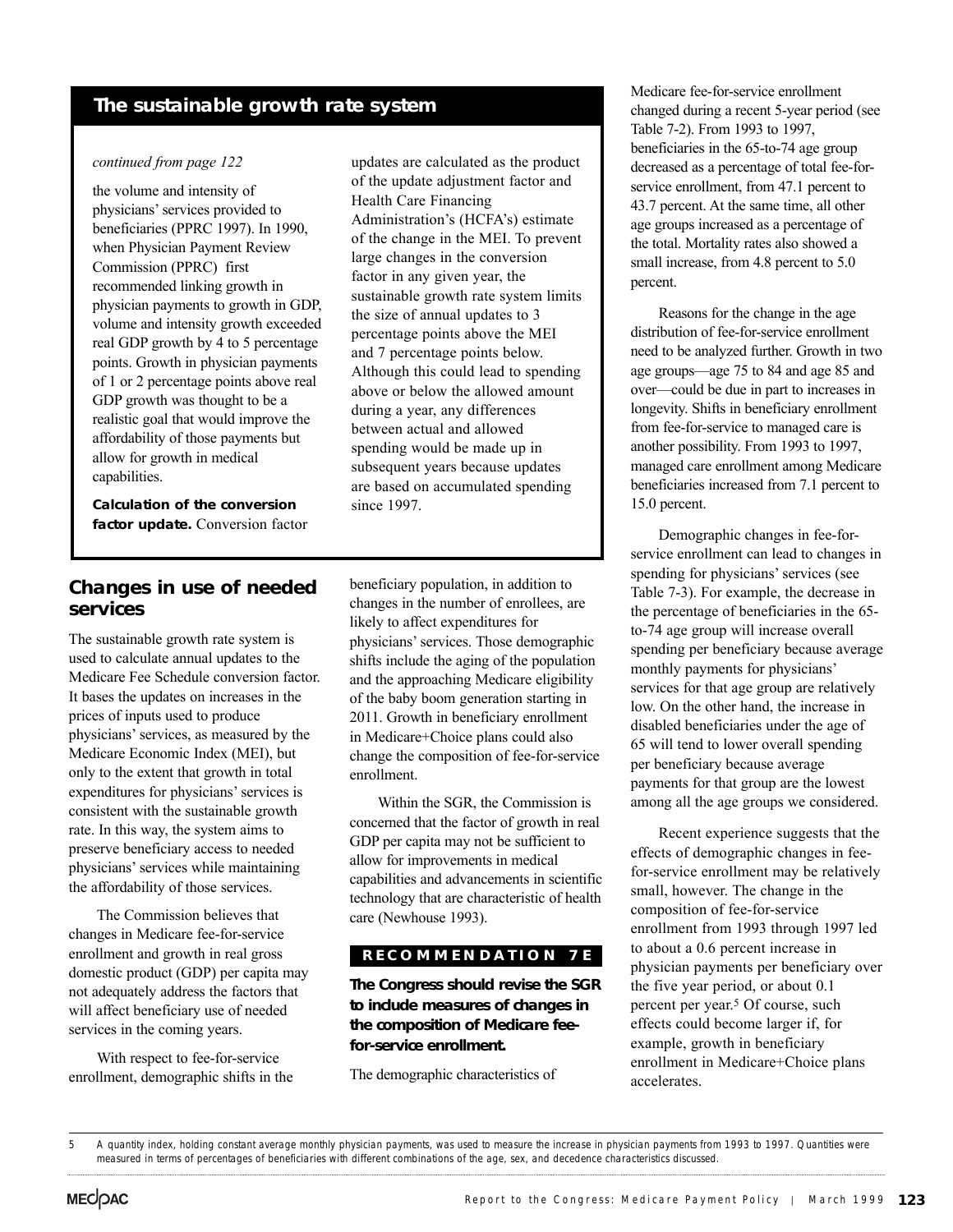### **Composition of fee-for-service enrollment by age, sex, and decedence, 1993-1997**

|          |       |       | Year  |       |       | <b>Difference</b>        |
|----------|-------|-------|-------|-------|-------|--------------------------|
|          | 1993  | 1994  | 1995  | 1996  | 1997  | between<br>1993 and 1997 |
| Age      |       |       |       |       |       |                          |
| Under 65 | 15.4% | 15.7% | 16.2% | 16.6% | 16.8% | 1.4%                     |
| 65-74    | 47.1  | 46.5  | 45.8  | 44.8  | 43.7  | $-3.4$                   |
| 75-84    | 28.1  | 28.2  | 28.3  | 28.6  | 29.2  | 1.1                      |
| $85+$    | 9.4   | 9.6   | 9.8   | 10.0  | 10.3  | 0.9                      |
| Sex      |       |       |       |       |       |                          |
| Male     | 42.1  | 42.2  | 42.2  | 42.3  | 42.2  | 0.1                      |
| Female   | 57.9  | 57.8  | 57.8  | 57.7  | 57.8  | $-0.1$                   |
| Died     |       |       |       |       |       |                          |
| No       | 95.2  | 95.2  | 95.1  | 95.0  | 95.0  | $-0.2$                   |
| Yes      | 4.8   | 4.8   | 4.9   | 4.9   | 5.0   | 0.2                      |

Note: Percentages within beneficiary categories may not sum to 100 due to rounding.

Source: MedPAC analysis of Medicare enrollment files, 5 percent sample of beneficiaries.

In the interim, adjustments in the SGR for changes in the composition of fee-for-service enrollment may not be necessary every year. Periodic adjustments, perhaps every five years, might be adequate pending larger demographic shifts in enrollment patterns.

Afurther improvement for the SGR system relates to trends in the growth of beneficiary use of services. Those trends suggest that the SGR may not include an adequate allowance for improvements in medical capabilities and advancements in scientific technology. During the period 1985 to 1991, before the Medicare Fee Schedule was introduced, growth in beneficiary use of services averaged 6.9 percent per year and ranged from 3.7 percent to 9.3 percent (see Figure 7-1). This volume growth exceeded growth in real GDP per capita in each of those years. In some cases, the difference was 7 percentage points or more.

# **RECOMMENDA TION 7F**

**The Congress should revise the SGR to include a factor of growth in real gross domestic product per capita plus an allowance for cost increases due to improvements in medical capabilities and advancements in scientific technology.**

While growth in beneficiary use of services has slowed in recent years, both in absolute terms and relative to real GDP growth, this slowdown may be transitory. Projections from HCFA actuaries show increases in the volume of physicians' services starting in 2001 because of an aging fee-for-service population, greater use of specialists and more expensive techniques, and other factors (Board of Trustees 1998). From 2001 to 2008, the average annual rate of growth in the volume of physicians'services is expected to be 3.6 percent, according to the actuaries' projections. That average is 1.6 percentage points more than the 2.0 percent average for 1992 to 1996. It is also higher than Congressional Budget Office (CBO) projections of real GDP per capita growth for 2001 to 2009, which range from 1.4 percent to 1.6 percent. An allowance in the SGR, in addition to real GDP growth, would help the rate accommodate future increases in the volume of physicians'services. Such an allowance would also make the SGR consistent with MedPAC's hospital update framework that includes a factor for scientific and technological advances (see Chapter 3).

Another improvement for the SGR system relates to a provision of the BBA.

Before passage of the BBA, the Secretary of Health and Human Services was required to make a conversion factor update recommendation to the Congress by April 15 of every year. One of MedPAC's predecessor commissions, the Physician Payment Review Commission (PPRC), was then required to comment on the Secretary's recommendation and make its own recommendation by May 15. These recommendations, from the Secretary and PPRC, were necessary to implement the volume performance standards (VPS) system used to update annually the Medicare Fee Schedule conversion factor before passage of the BBA.

When the BBA replaced the VPS system with the SGR system, it eliminated the requirements for consideration of conversion updates in the spring of each year. Now, HCFA publishes the updates in the fall of every year, with no opportunity for stakeholders to review and comment before their implementation.

### **RECOMMENDATION 7G**

**The Congress should amend a provision of the BBA to require the Secretary to publish an**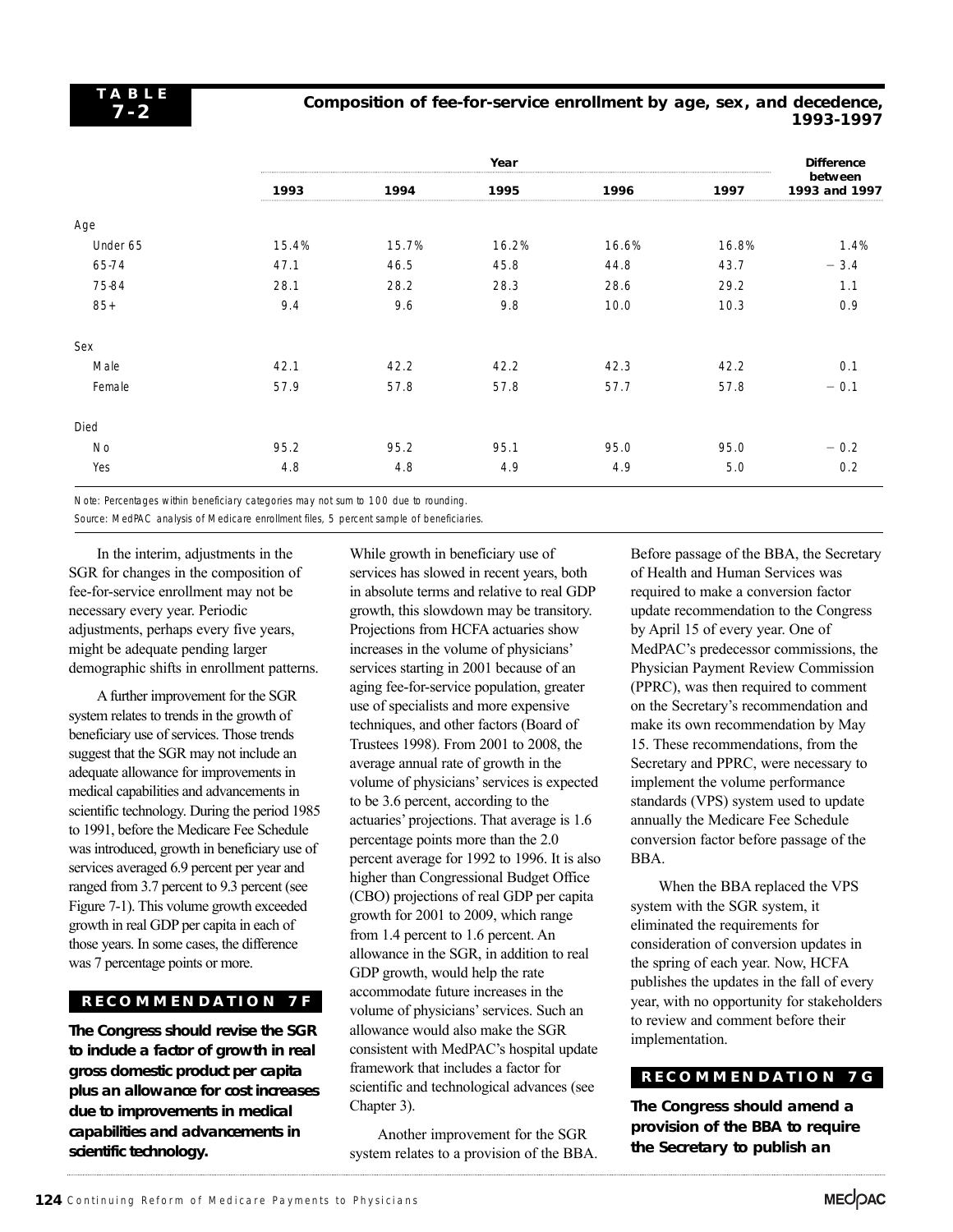#### **Average monthly payments for physicians' services by age, sex, and decedence, fee-for-service enrollees, 1993-1997**

|           | Year    |         |          |          |          |  |  |
|-----------|---------|---------|----------|----------|----------|--|--|
|           | 1993    | 1994    | 1995     | 1996     | 1997     |  |  |
| Age       |         |         |          |          |          |  |  |
| Under 65  | \$86.01 | \$96.76 | \$106.24 | \$108.00 | \$109.67 |  |  |
| $65 - 74$ | 92.52   | 104.14  | 112.76   | 113.78   | 118.31   |  |  |
| 75-84     | 119.54  | 134.19  | 145.21   | 145.59   | 151.19   |  |  |
| $85+$     | 119.00  | 134.64  | 145.59   | 144.43   | 150.92   |  |  |
| Sex       |         |         |          |          |          |  |  |
| Male      | 105.81  | 119.42  | 129.60   | 131.18   | 136.22   |  |  |
| Female    | 98.53   | 110.69  | 120.04   | 120.46   | 125.14   |  |  |
| Died      |         |         |          |          |          |  |  |
| <b>No</b> | 85.98   | 97.01   | 105.22   | 105.79   | 109.26   |  |  |
| Yes       | 411.59  | 459.80  | 489.75   | 495.03   | 522.15   |  |  |
| All       | 101.59  | 114.37  | 124.07   | 124.99   | 129.81   |  |  |

# **estimate of conversion factor updates by March 31 of the year before their implementation.**

Publication of estimates of conversion factor updates and the data upon which they are based in the spring of each year would allow MedPAC to review and comment on them before the final updates are published. MedPAC could then advise the Congress on the updates as necessary.

# **SGR technical issues**

A HCFA notice announcing the SGR for the 1999 fiscal year (FY) discussed two technical issues pertaining to the data used to implement the SGR system (HCFA 1998b). The first issue involves time lags between measurement periods applicable to the different SGR system calculations. The second issue concerns HCFA's ability to update estimates used in the system as more recent data become available.

# **Time lags between measurement**

**periods.** Data from various measurement periods are used in the SGR system. As discussed in HCFA's FY 1999 SGR notice, time lags between these measurement periods can lead to oscillation in conversion factor updates. HCFA simulations have shown that the time lags cause the updates to swing sharply between its limits of MEI plus 3 percentage points and MEI minus 7 percentage points. Such oscillation, an artifact of the structure of the system, undermines the validity of the updates.

To illustrate the importance of the mismatches in measurement periods, the Commission simulated conversion factor updates for the next 10 years, from 2000 through 2009 (see Appendix E). The results of the simulations are consistent with HCFA's and show that the agency's concerns about the SGR's time lags are well founded (see Figure 7-2). If the volume and intensity of services per beneficiary increase by 2 percent a year, a change that is consistent with Medicare's experience since the fee schedule was introduced in 1992, conversion factor updates will begin to oscillate in 2004 between a maximum increase of 5.3 percent and maximum decrease of –4.7 percent.

The oscillation in conversion factor updates is caused by the mismatch of time periods between the update adjustment factor and the conversion factor update. An update adjustment factor is calculated in terms of expenditures during a year that ends on March 31. It determines a conversion factor update applicable to a calendar year. Since actual expenditures during the year on which the update

adjustment is based are unlikely to equal actual expenditures during the year when the conversion factor update occurs, the update adjustment will almost always be too high or too low. Subsequent rounds of update adjustments and conversion factor updates attempt to correct these errors while producing still more errors. The result is extreme oscillation in conversion factor updates.

# **RECOMMENDA TION 7H**

**The Congress should reduce time lags between SGR measurement periods by allowing calculation of the SGR and update adjustment factors on a calendar year basis.**

Reducing the oscillation in conversion factor updates requires eliminating time lags in the SGR system where possible. One way to reduce these time lags is to put all components of the SGR system on a calendar year basis. To be consistent with conversion factor updates, the SGR and the update adjustment factor should be calculated for calendar years.

To carry out this recommendation, HCFA would need to estimate expenditures from the last year for which data on actual expenditures are available through the calendar year when a conversion factor update is to be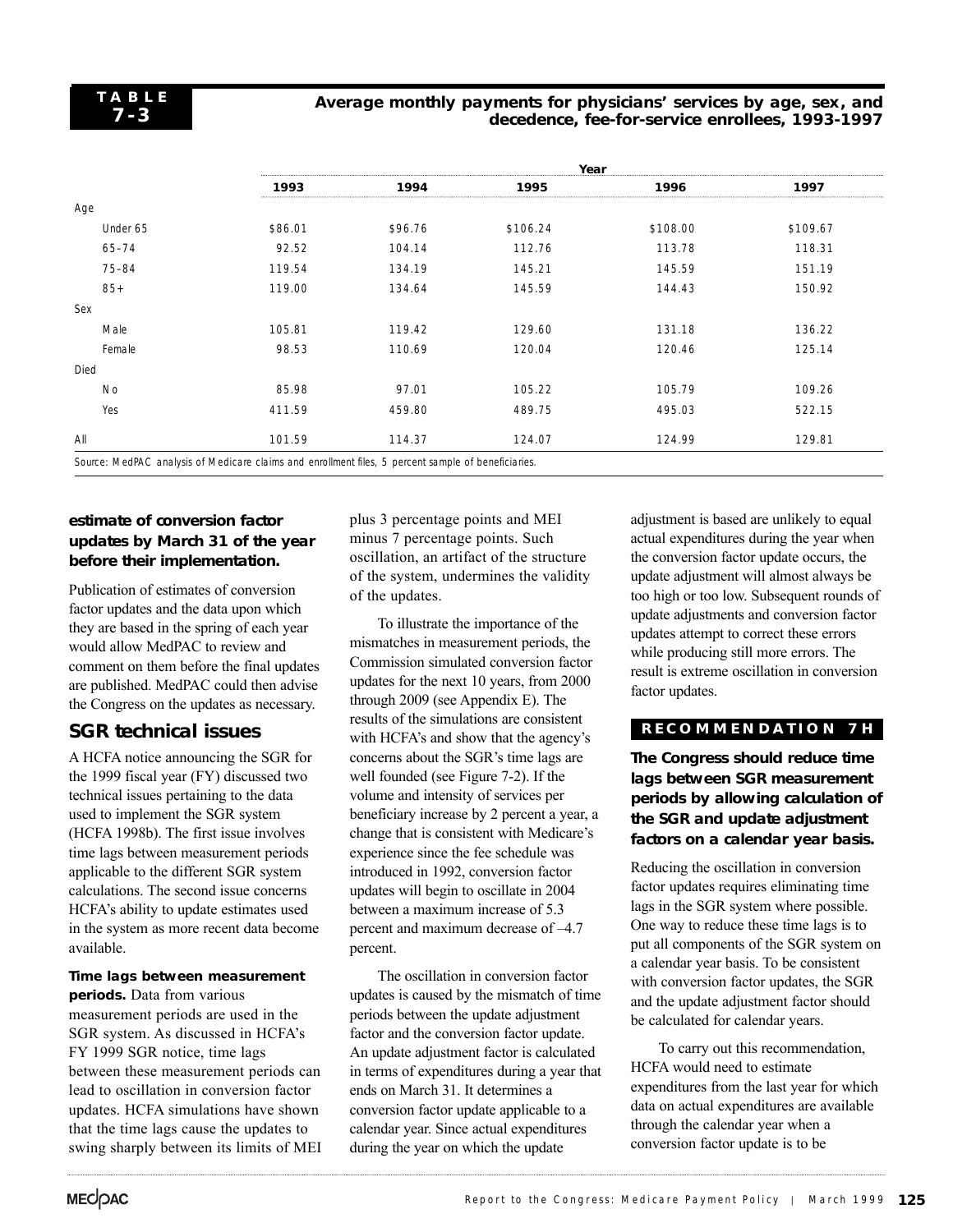

#### **Growth in volume and intensity of physicians' services per beneficiary and growth in real gross domestic product per capita, 1985-1996**



Source: Board of Trustees, Federal Supplementary Medical Insurance Trust Fund, 1998; and Council of Economic Advisers, 1998.

implemented. Commission simulations show that, with such estimation, oscillation in conversion factor updates can be reduced (see Figure 7-2).

While a calendar year SGR system would reduce the potential for oscillation in conversion factor updates, some volatility in the updates may still be possible. For example, sensitivity analysis of a calendar year SGR system shows that a relatively large, one-time increase in the volume and intensity of physicians' services can produce oscillation in the updates over a number of years as the updates are constrained by the limits of 3 percentage points above MEI and 7 percentage points below MEI (see Appendix E). The analysis also shows that removing the limits will not eliminate the oscillation and could lead to large changes in the conversion factor.

Further work is necessary to explore improvements in the SGR system beyond putting its calculations on a calendar year basis. So far, the Commission's work on improving the system has been limited to minimal modifications of the current system. Additional work may show that alternative methods could be implemented that would reduce the potential for oscillation in conversion factor updates even in years after relatively large increases in the volume of services. The Commission plans to pursue this work during the coming year.

**Correction of estimates.** The changes in spending due to fee increases, fee-forservice enrollment, real GDP per capita, and laws and regulations that make up the SGR are all based on HCFA estimates. As discussed in the FY 1999 SGR notice, these estimates are subject to error. For

example, as the new Medicare+Choice options are implemented, HCFA may find that its initial estimates of changes in feefor-service enrollment were too high or too low. HCFA believes that the 4.3 percent decrease in fee-for-service enrollment included in the SGR for FY 1999 could be off by as much as 1 percentage point, erroneously reducing aggregate fee schedule payments by about \$400 million in the year 2000.

#### **RECOMMENDA TION 7I**

# **The Congress should require the Secretary to correct estimates used in SGR system calculations every year.**

HCFA could reduce potential problems with SGR estimates by correcting the estimates as better data become available.

<sup>7</sup> There is no beneficiary coinsurance for home health services or clinical laboratory services.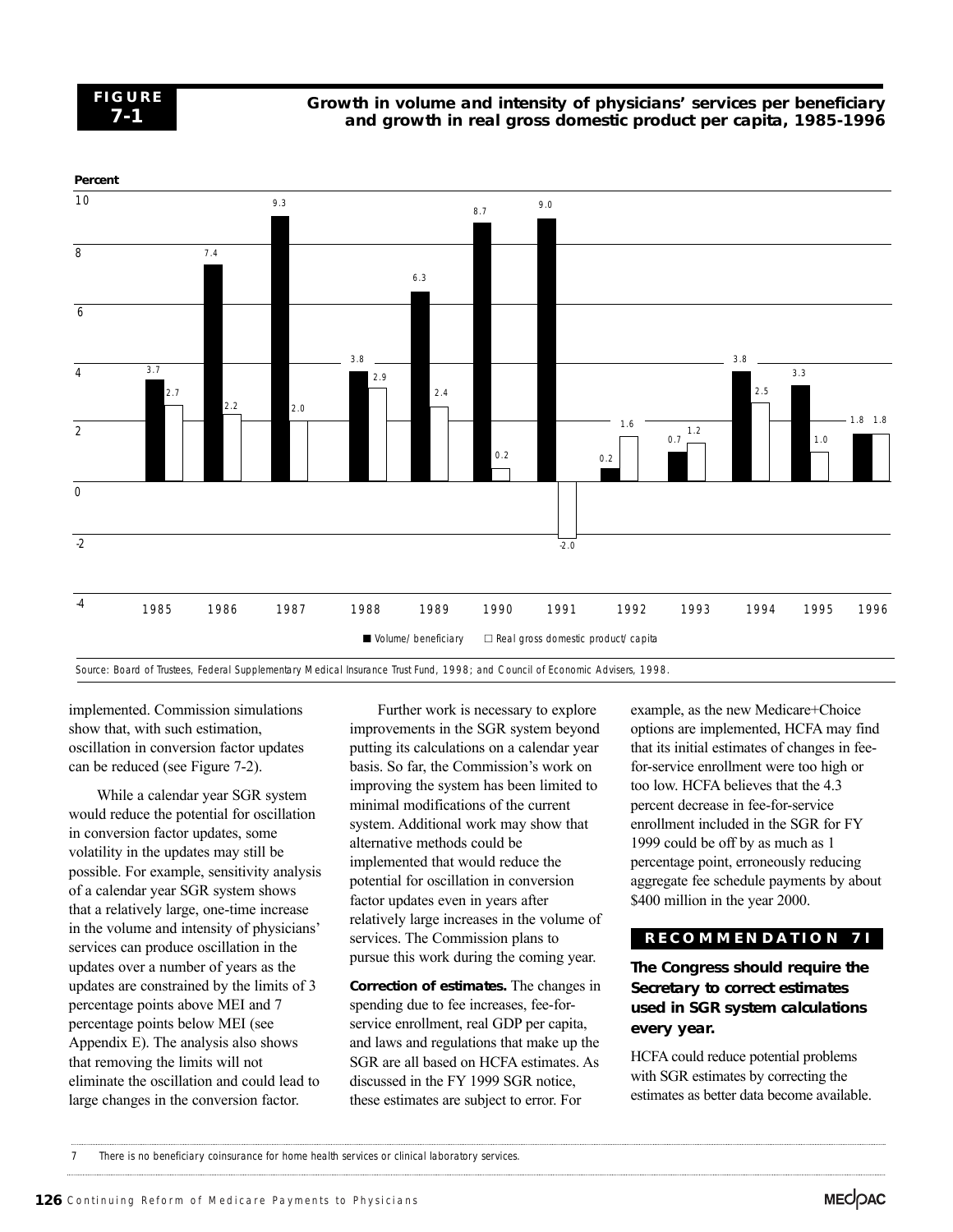**FIGURE 7-2**

#### **Simulated conversion factor updates under the current sustainable growth rate system and a calendar year SGR system**



For example, if fee-for-service enrollment actually declines by only 3.3 percent during FY 1999, instead of the 4.3 percent decline HCFA has projected, the FY 1999 SGR could be revised upward along with any allowed expenditure amounts calculated with that SGR. Since the SGR system is cumulative, the revisions would be reflected in subsequent conversion factor updates.

While HCFA understands the importance of this problem, the agency has concluded that it does not have the authority to correct SGR estimates as

better data become available. While the BBA calls for calculation of the SGR with the Secretary's estimate of changes in fee-for-service enrollment and other factors, the law does not include explicit provisions that allow later revision of the Secretary's estimates with better data.

If HCFA corrects projection errors in SGR system calculations, conversion factor updates will better reflect the factors that influence Medicare's expenditures for physicians' services. In the absence of these corrections, projection errors will be compounded

over time given the cumulative nature of the system. If the system is changed to a calendar year system, correcting projection errors will become even more important because a calendar year system will be more dependent on estimates than the current one.

This recommendation is consistent with one made by PPRC (PPRC 1997). It is also consistent with MedPAC's correction of forecast errors in the hospital market basket (see Chapter 3).